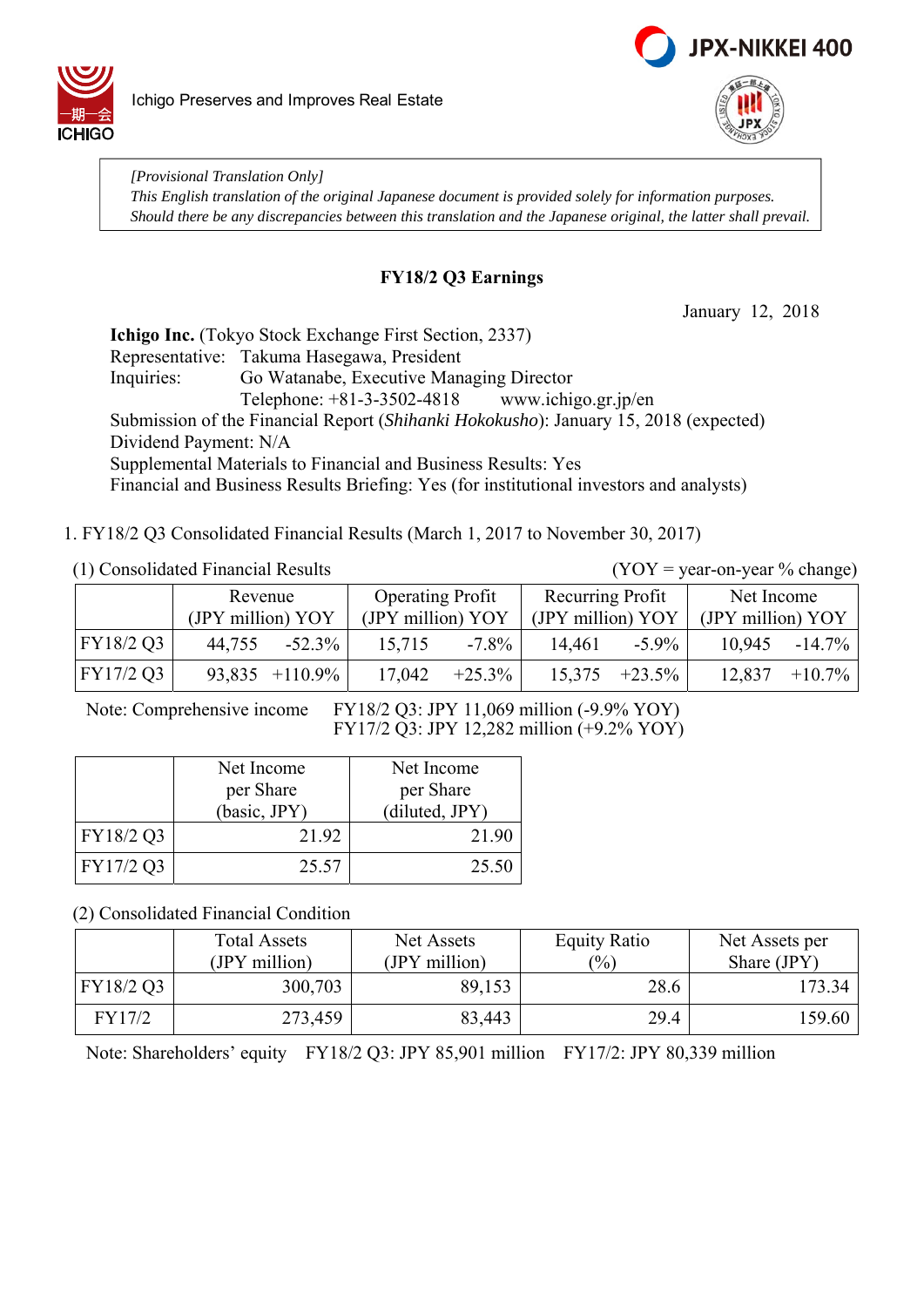#### 2. Dividends

|                     | Dividend per Share (JPY) |       |  |  |  |  |
|---------------------|--------------------------|-------|--|--|--|--|
|                     | First<br>Quarter         | Total |  |  |  |  |
| FY17/2              |                          |       |  |  |  |  |
| FY18/2<br>Forecast) |                          |       |  |  |  |  |

Changes since the previously announced forecast: None

3. FY18/2 Full-Year Consolidated Forecast (March 1, 2017 to February 28, 2018)  $(VOV = year-on-year % change)$ 

|        |                                 |           |                                              |          | $(1 \cup 1 - y \cup a - \cup 1 - y \cup a)$ /0 $\cup$ $ a  g \cup b $ |         |
|--------|---------------------------------|-----------|----------------------------------------------|----------|-----------------------------------------------------------------------|---------|
|        | Revenue<br>(JPY million) YOY    |           | <b>Operating Profit</b><br>(JPY million) YOY |          | Recurring Profit<br>(JPY million) YOY                                 |         |
| FY18/2 | 75,500                          | $-30.9\%$ | 20,600                                       | $-5.4\%$ | 18,300                                                                | $-7.4%$ |
|        | Net Income<br>(JPY million) YOY |           | Net Income per Share<br>(JPY)                |          |                                                                       |         |
| FY18/2 | 13,500                          | $-9.4\%$  | 26.98                                        |          |                                                                       |         |

Changes since the previously announced forecast: None

Note: Ichigo provides a full-year earnings forecast, but not a half-year forecast, because Ichigo believes the longer full-year forecast is more consistent with global best practice and the focus of Japan's Corporate Governance Code on growing long-term sustainable corporate value.

#### 4. Other

| (1) Changes in significant consolidated subsidiaries<br>(material changes in scope of consolidation): | Yes                                                                               |
|-------------------------------------------------------------------------------------------------------|-----------------------------------------------------------------------------------|
| New subsidiaries (3):                                                                                 | SA3 GK Tokumei Kumiai,<br>Carpe Diem GK Tokumei Kumiai<br>Kinjo GK Tokumei Kumiai |
| Subsidiaries removed from consolidation:                                                              | None                                                                              |

(2) Changes in accounting standards/principles, changes in accounting estimates, and revisions to previous financial statements

| (i) Changes in accounting standards/principles:             | None |
|-------------------------------------------------------------|------|
| (ii) Changes in accounting principles other than the above: | Yes. |
| (iii) Changes in accounting estimates:                      | None |
| (iv) Revisions of previous financial statements:            | None |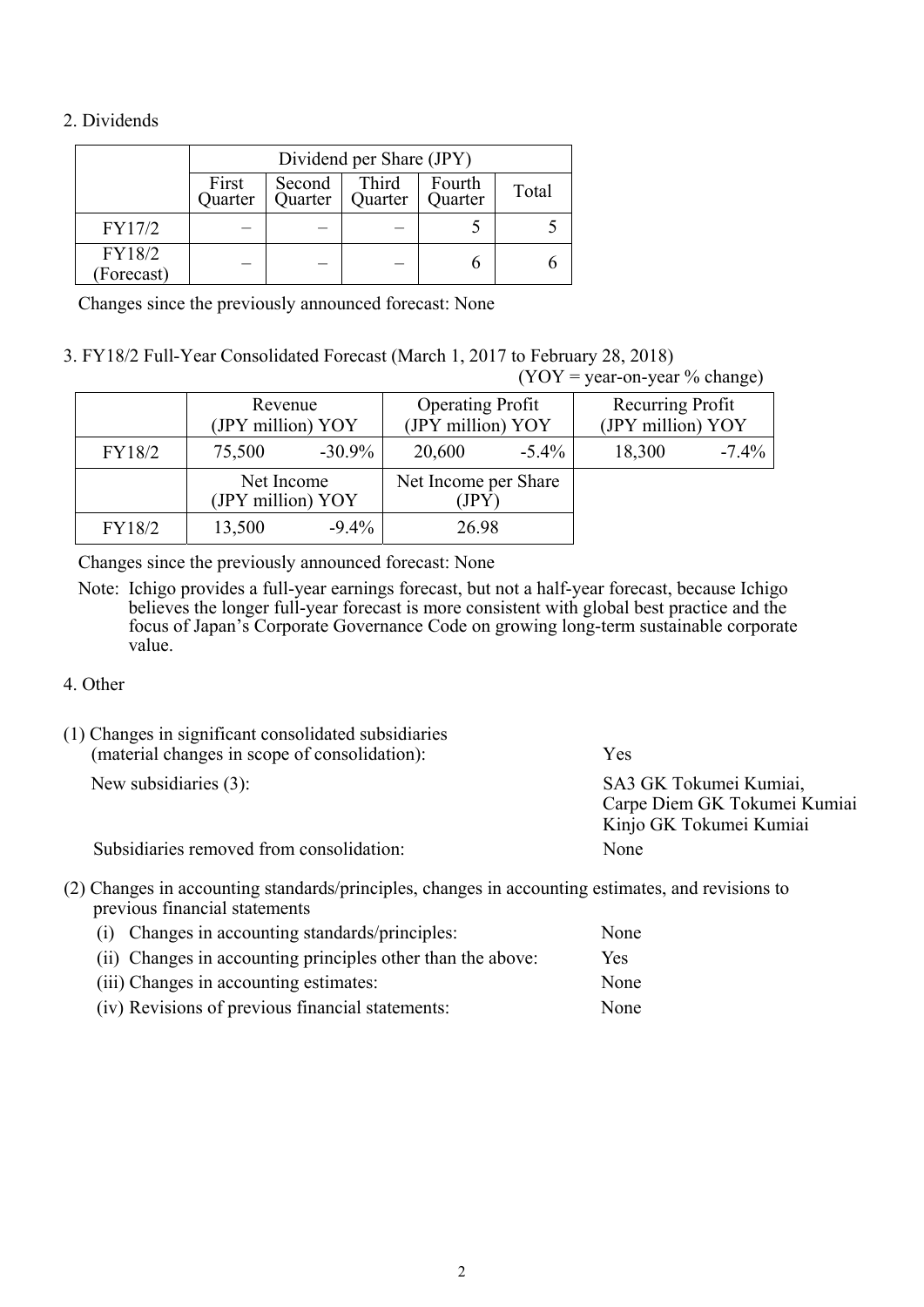#### (3) Number of outstanding common shares

(i) Number of outstanding shares including treasury shares

| FY18/2 Q3:                     | 504,287,100                                |
|--------------------------------|--------------------------------------------|
| FY17/2:                        | 503,712,300                                |
| (ii) Number of treasury shares |                                            |
| FY18/2 Q3:                     | 8,718,100                                  |
| FY17/2:                        | 329,600                                    |
|                                | (iii) Average number of outstanding shares |
| FY18/2 Q3:                     | 499,399,433                                |
| FY17/2 Q3:                     | 501,969,014                                |

#### Note on Appropriate Use of Forecasts

Forward-looking statements contained in these materials are based on judgments regarding information that was available to Ichigo as of the announcement date. However, these statements involve risk and uncertainties, and actual earnings may differ significantly from the indicated forecasts.

#### 5. Segment Information

Asset Management generates fee income via the management of Ichigo Office (8975), Ichigo Hotel (3463), Ichigo Green (9282), and providing real estate services related to real estate acquisition, operations, and disposition.

Value-Add preserves and improves real estate. Ichigo receives rental income during the period it is carrying out its value-add, along with earning profits on sale that reflect the real estate's higher value after the value-add is complete.

Clean Energy is utility-scale solar power production that supplies clean energy and brings productive use to idle land.

Other is primarily legacy securities investments that are not related to the above three segments.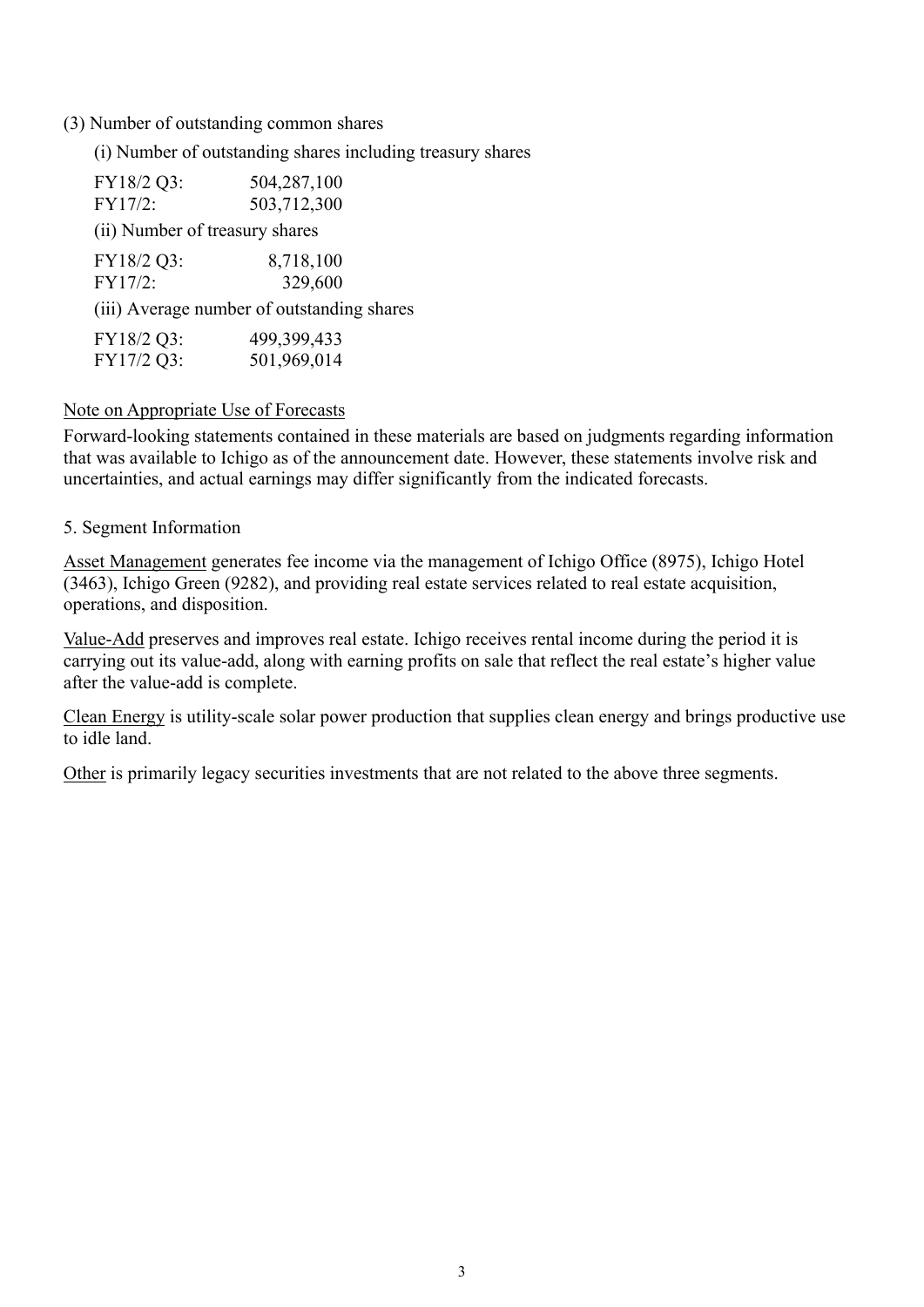# **Consolidated Balance Sheet (FY18/2 Q3)**

|                                             | FY17/2         | FY18/2 Q3<br>(November 30, |
|---------------------------------------------|----------------|----------------------------|
|                                             | (Feb 28, 2017) | 2017)                      |
| <b>Assets</b>                               |                |                            |
| <b>Current Assets</b>                       |                |                            |
| Cash and cash equivalents                   | 47,678         | 52,210                     |
| Trade notes and accounts receivable         | 913            | 1,396                      |
| Operational loan investments                | 1,324          | 1,324                      |
| Operational securities investments          | 1,433          | 72                         |
| Real estate for sale                        | 167,805        | 184,351                    |
| Deferred tax assets                         | 516            | 491                        |
| Other                                       | 3,125          | 2,405                      |
| Less: allowance for doubtful accounts       | $-453$         | $-30$                      |
| <b>Total Current Assets</b>                 | 222,344        | 242,223                    |
| <b>Fixed Assets</b>                         |                |                            |
| <b>Property, Plant, and Equipment</b>       |                |                            |
| Buildings and structures (net)              | 7,375          | 9,637                      |
| Solar power plant equipment (net)           | 7,246          | 17,677                     |
| Land                                        | 18,627         | 22,482                     |
| Buildings under construction                | 9              | 252                        |
| Solar power plants under construction       | 12,308         | 2,565                      |
| Other (net)                                 | 85             | 129                        |
| <b>Total Property, Plant, and Equipment</b> | 45,654         | 52,746                     |
| <b>Intangible Assets</b>                    |                |                            |
| Goodwill                                    | 1,864          | 1,652                      |
| Leasehold rights                            | 62             | 135                        |
| Other                                       | 29             | 97                         |
| <b>Total Intangible Assets</b>              | 1,956          | 1,884                      |
| <b>Investments and Other Assets</b>         |                |                            |
| Securities investments                      | 1,426          | 1,769                      |
| Long-term loans receivable                  | 10             | 10                         |
| Deferred tax assets                         | 339            | 278                        |
| Other                                       | 1,820          | 1,882                      |
| Less: allowance for doubtful accounts       | $-92$          | $-91$                      |
| <b>Total Investments and Other Assets</b>   | 3,504          | 3,848                      |
| <b>Total Fixed Assets</b>                   | 51,115         | 58,479                     |
| <b>Total Assets</b>                         | 273,459        | 300,703                    |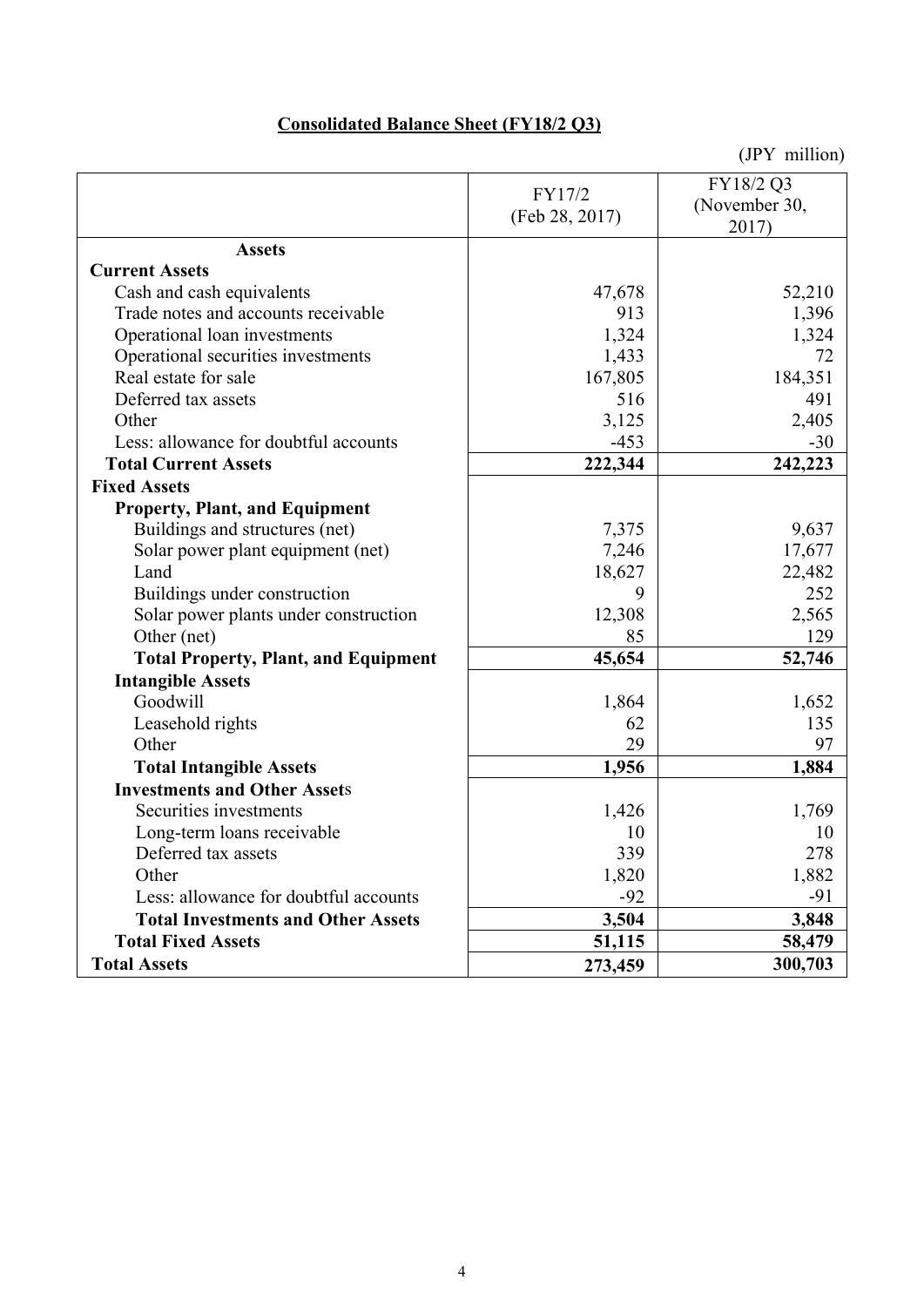|                                                 | FY17/2         | FY18/2 Q3      |
|-------------------------------------------------|----------------|----------------|
|                                                 | (Feb 28, 2017) | (Nov 30, 2017) |
| <b>Liabilities</b>                              |                |                |
| <b>Current Liabilities</b>                      |                |                |
| Trade notes and accounts payable                | 110            |                |
| Short-term loans                                | 805            | 2,843          |
| Short-term non-recourse loans                   | 611            |                |
| Bonds (due within one year)                     | 112            | 112            |
| Long-term loans (due within one year)           | 5,209          | 4,514          |
| Long-term non-recourse loans (due within        |                |                |
| one year)                                       | 6,825          | 8,845          |
| Income taxes payable                            | 1,655          | 2,536          |
| Deferred tax liabilities                        | 62             | 474            |
| Accrued bonuses                                 | 36             | 293            |
| Other current liabilities                       | 4,119          | 4,690          |
| <b>Total Current Liabilities</b>                | 19,548         | 24,309         |
| <b>Long-Term Liabilities</b>                    |                |                |
| <b>Bonds</b>                                    | 632            | 576            |
| Non-recourse bonds                              | 100            |                |
| Long-term loans                                 | 91,604         | 112,962        |
| Long-term non-recourse loans                    | 68,319         | 62,968         |
| Deferred tax liabilities                        | 1,147          | 1,753          |
| Long-term security deposits received            | 8,038          | 8,199          |
| Other long-term liabilities                     | 624            | 779            |
| <b>Total Long-Term Liabilities</b>              | 170,467        | 187,240        |
| <b>Total Liabilities</b>                        | 190,015        | 211,549        |
| <b>Net Assets</b>                               |                |                |
| <b>Shareholders' Equity</b>                     |                |                |
| Capital                                         | 26,650         | 26,686         |
| Capital reserve                                 | 11,056         | 11,080         |
| Retained earnings                               | 42,840         | 51,260         |
| Treasury shares                                 | $-15$          | $-2,999$       |
| <b>Total Shareholders' Equity</b>               | 80,532         | 86,027         |
| <b>Accumulated Other Comprehensive</b>          |                |                |
| <b>Income</b>                                   |                |                |
| Valuation gain (loss) on other securities       | 117            | 262            |
| Deferred gain (loss) on long-term interest rate |                |                |
| hedges                                          | $-365$         | $-387$         |
| Foreign currency translation adjustment         | 55             |                |
| <b>Total Accumulated Other Comprehensive</b>    |                |                |
| Income                                          | $-192$         | $-125$         |
| <b>Stock Options</b>                            | 491            | 638            |
| <b>Minority Interests</b>                       | 2,612          | 2,612          |
| <b>Total Net Assets</b>                         | 83,443         | 89,153         |
| <b>Total Liabilities and Net Assets</b>         | 273,459        | 300,703        |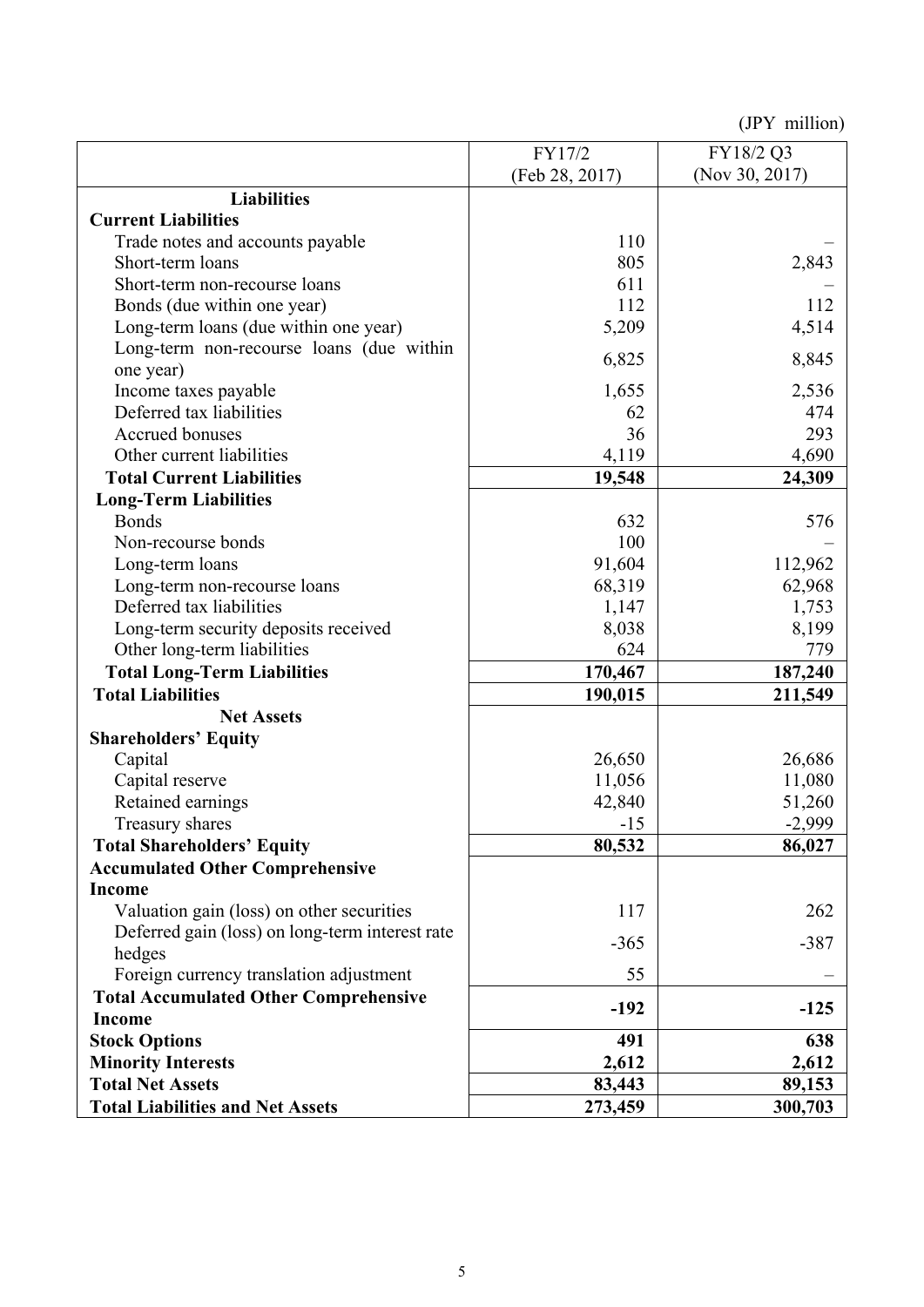# **Consolidated Income Statement (FY18/2 Q3)**

|                                            | FY17/2 Q3        | FY18/2 Q3        |
|--------------------------------------------|------------------|------------------|
|                                            | (Mar 1, 2016)    | (Mar 1, 2017     |
|                                            | to Nov 30, 2016) | to Nov 30, 2017) |
| Revenue                                    | 93,835           | 44,755           |
| <b>Cost of Goods Sold</b>                  | 73,045           | 25,422           |
| <b>Gross Profit</b>                        | 20,790           | 19,332           |
| SG&A                                       | 3,748            | 3,617            |
| <b>Operating Profit</b>                    | 17,042           | 15,715           |
| <b>Non-Operating Income</b>                |                  |                  |
| Interest income                            |                  | 3                |
| Dividend income                            | 80               | 52               |
| Other                                      | 35               | 104              |
| <b>Total Non-Operating Income</b>          | 115              | 159              |
| <b>Non-Operating Expenses</b>              |                  |                  |
| Interest expense                           | 1,034            | 925              |
| Mark-to-market loss on long-term interest  |                  |                  |
| rate hedges                                |                  | 233              |
| Debt financing-related fees                | 580              | 158              |
| Other                                      | 167              | 95               |
| <b>Total Non-Operating Expenses</b>        | 1,782            | 1,413            |
| <b>Recurring Profit</b>                    | 15,375           | 14,461           |
| <b>Extraordinary Gains</b>                 |                  |                  |
| Gain on sale of shares in affiliates       |                  | 1,221            |
| Gain on sale of securities investments     | 2,427            |                  |
| Other                                      |                  | 41               |
| <b>Total Extraordinary Gains</b>           | 2,427            | 1,263            |
| <b>Extraordinary Losses</b>                |                  |                  |
| Office move expenses                       |                  |                  |
| Loss on disposal of fixed assets           |                  | 11               |
| Impairment loss                            |                  | 327              |
| Earthquake-related damages                 | 269              |                  |
| <b>Total Extraordinary Losses</b>          | 269              | 338              |
| <b>Pre-Tax Net Income</b>                  | 17,533           | 15,385           |
| <b>Income Taxes</b>                        | 4,398            | 4,381            |
| <b>Pre-Minority Interest Net Income</b>    | 13,135           | 11,003           |
| <b>Net Income Attributable to Minority</b> |                  |                  |
| <b>Interests</b>                           | 297              | 57               |
| <b>Net Income</b>                          | 12,837           | 10,945           |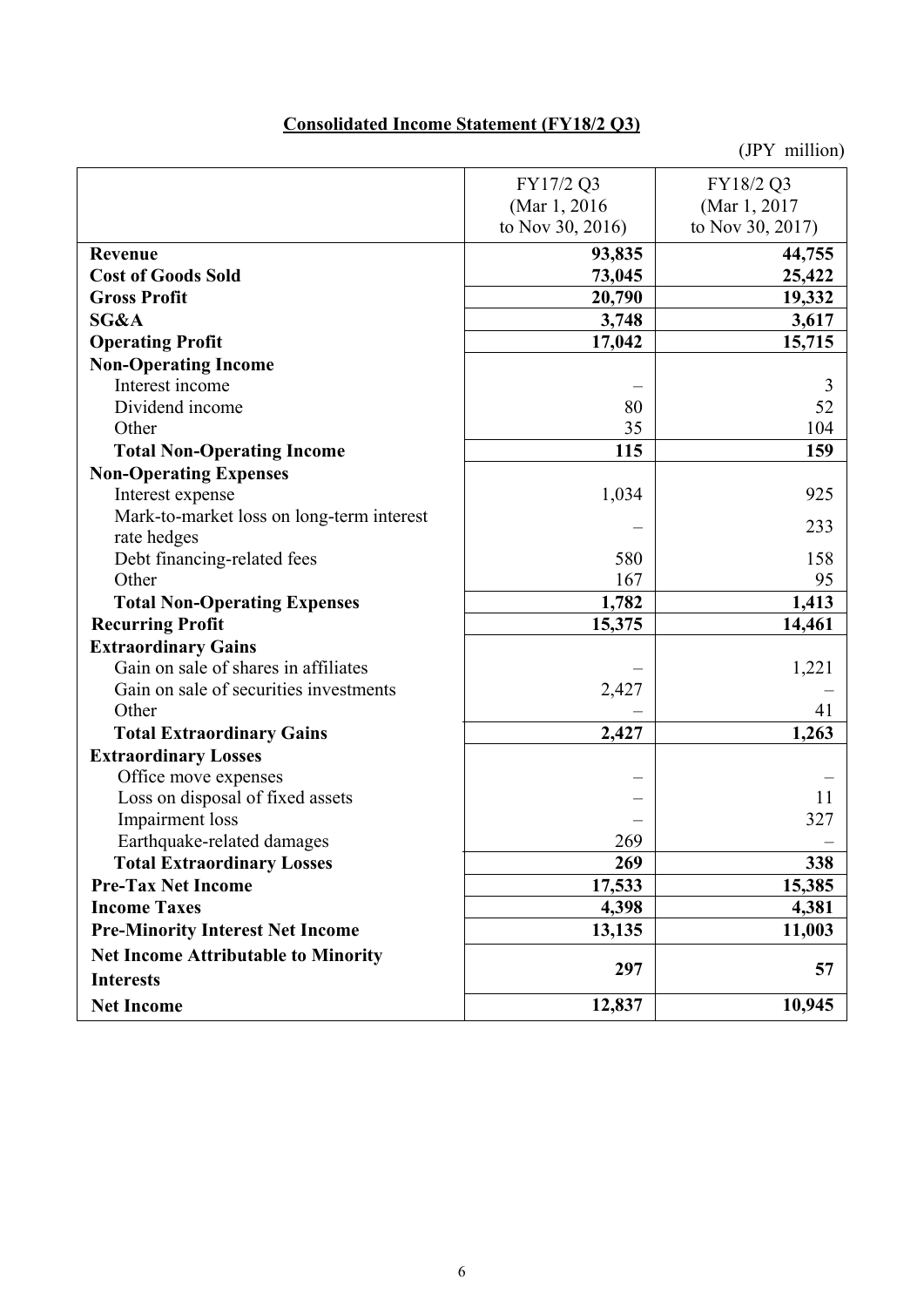# **Consolidated Income Statement (FY18/2 Q3 Stand-Alone)**

|                                            | FY17/2 Q3        | FY18/2 Q3        |
|--------------------------------------------|------------------|------------------|
|                                            | (Sep 1, 2016)    | (Sep 1, 2017     |
|                                            | to Nov 30, 2016) | to Nov 30, 2017) |
| Revenue                                    | 7,844            | 11,369           |
| <b>Cost of Goods Sold</b>                  | 4,522            | 7,049            |
| <b>Gross Profit</b>                        | 3,321            | 4,319            |
| SG&A                                       | 1,263            | 1,254            |
| <b>Operating Profit</b>                    | 2,058            | 3,065            |
| <b>Non-Operating Income</b>                |                  |                  |
| Interest income                            |                  |                  |
| Dividend income                            | 68               | 25               |
| Mark-to-market gain on long-term interest  |                  | 71               |
| rate hedges                                |                  |                  |
| Other                                      | 20               | 74               |
| <b>Total Non-Operating Income</b>          | 89               | 172              |
| <b>Non-Operating Expenses</b>              |                  |                  |
| Interest expense                           | 312              | 329              |
| Debt financing-related fees                | 234              | 2                |
| Other                                      | 59               | 7                |
| <b>Total Non-Operating Expenses</b>        | 606              | 338              |
| <b>Recurring Profit</b>                    | 1,541            | 2,898            |
| <b>Extraordinary Gains</b>                 |                  |                  |
| Other                                      |                  | 41               |
| <b>Total Extraordinary Gains</b>           |                  | 41               |
| <b>Extraordinary Losses</b>                |                  |                  |
| Office move expenses                       |                  |                  |
| Impairment loss                            |                  | 327              |
| Earthquake-related damages                 | 26               |                  |
| <b>Total Extraordinary Losses</b>          | 27               | 327              |
| <b>Pre-Tax Net Income</b>                  | 1,513            | 2,613            |
| <b>Income Taxes</b>                        | 585              | 519              |
| <b>Pre-Minority Interest Net Income</b>    | 928              | 2,093            |
| <b>Net Income Attributable to Minority</b> |                  |                  |
| <b>Interests</b>                           | 26               | 21               |
| <b>Net Income</b>                          | 902              | 2,071            |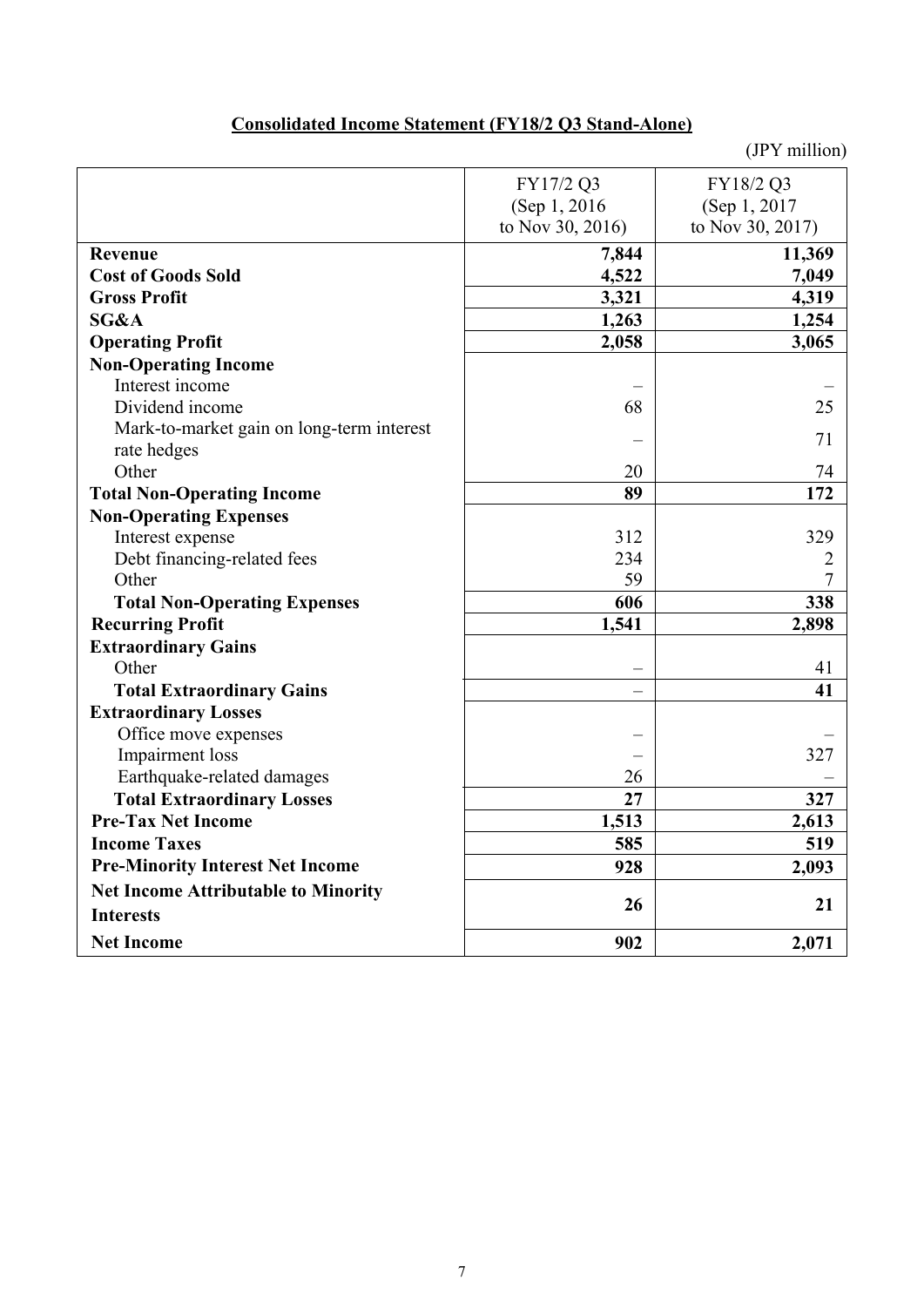|  | <b>Consolidated Statement of Comprehensive Income (FY18/2 Q3)</b> |  |  |  |  |  |
|--|-------------------------------------------------------------------|--|--|--|--|--|
|--|-------------------------------------------------------------------|--|--|--|--|--|

|                                                 | FY17/2 Q3        | FY18/2 Q3        |
|-------------------------------------------------|------------------|------------------|
|                                                 | (Mar 1, 2016)    | (Mar 1, 2017)    |
|                                                 | to Nov 30, 2016) | to Nov 30, 2017) |
| <b>Net Income</b>                               | 13,135           | 11,003           |
| <b>Other Comprehensive Income</b>               |                  |                  |
| Valuation gain (loss) on other securities       | $-588$           | 133              |
| Deferred gain (loss) on long-term interest rate | $-220$           | $-22$            |
| hedges                                          |                  |                  |
| Foreign currency translation adjustment         | $-44$            | $-45$            |
| <b>Total Other Comprehensive Income</b>         | $-853$           | 65               |
| <b>Comprehensive Income</b>                     | 12,282           | 11,069           |
| Comprehensive income attributable to            | 12,005           | 11,023           |
| shareholders                                    |                  |                  |
| Comprehensive income attributable to minority   | 276              | 46               |
| interests                                       |                  |                  |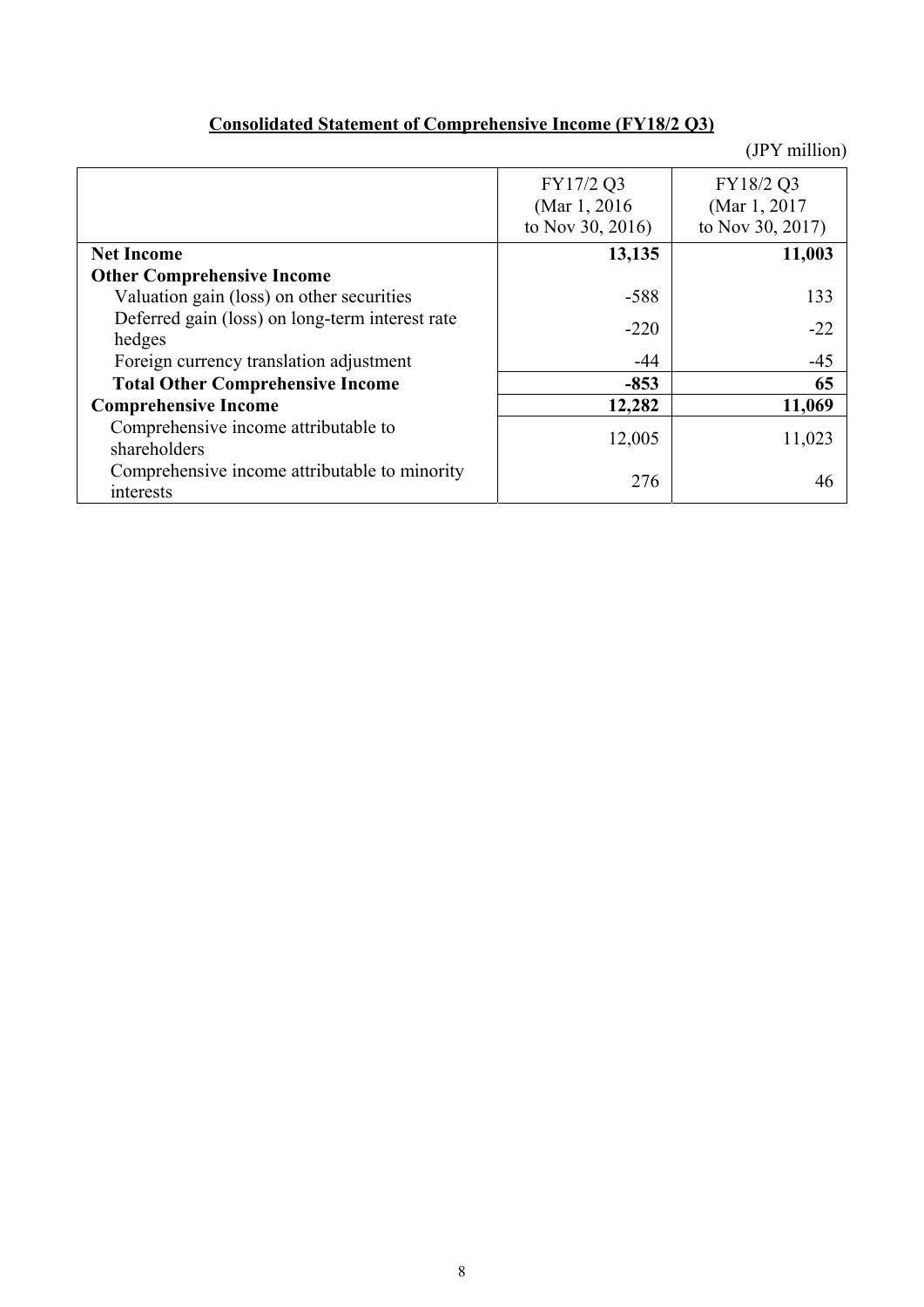|                                                 |                  | (JPY million)    |
|-------------------------------------------------|------------------|------------------|
|                                                 | FY17/2 Q3        | FY18/2 Q3        |
|                                                 | (Sep 1, 2016)    | (Sep 1, 2017)    |
|                                                 | to Nov 30, 2016) | to Nov 30, 2017) |
| <b>Net Income</b>                               | 928              | 2,093            |
| <b>Other Comprehensive Income</b>               |                  |                  |
| Valuation gain (loss) on other securities       |                  | 180              |
| Deferred gain (loss) on long-term interest rate | 62               | -5               |
| hedges                                          |                  |                  |
| Foreign currency translation adjustment         | $-18$            |                  |
| <b>Total Other Comprehensive Income</b>         | 45               | 174              |
| <b>Comprehensive Income</b>                     | 973              | 2,268            |
| Comprehensive income attributable to            | 952              | 2,246            |
| shareholders                                    |                  |                  |
| Comprehensive income attributable to minority   | 21               | 21               |
| interests                                       |                  |                  |

## **Consolidated Statement of Comprehensive Income (FY18/2 Q3 Stand-Alone)**

9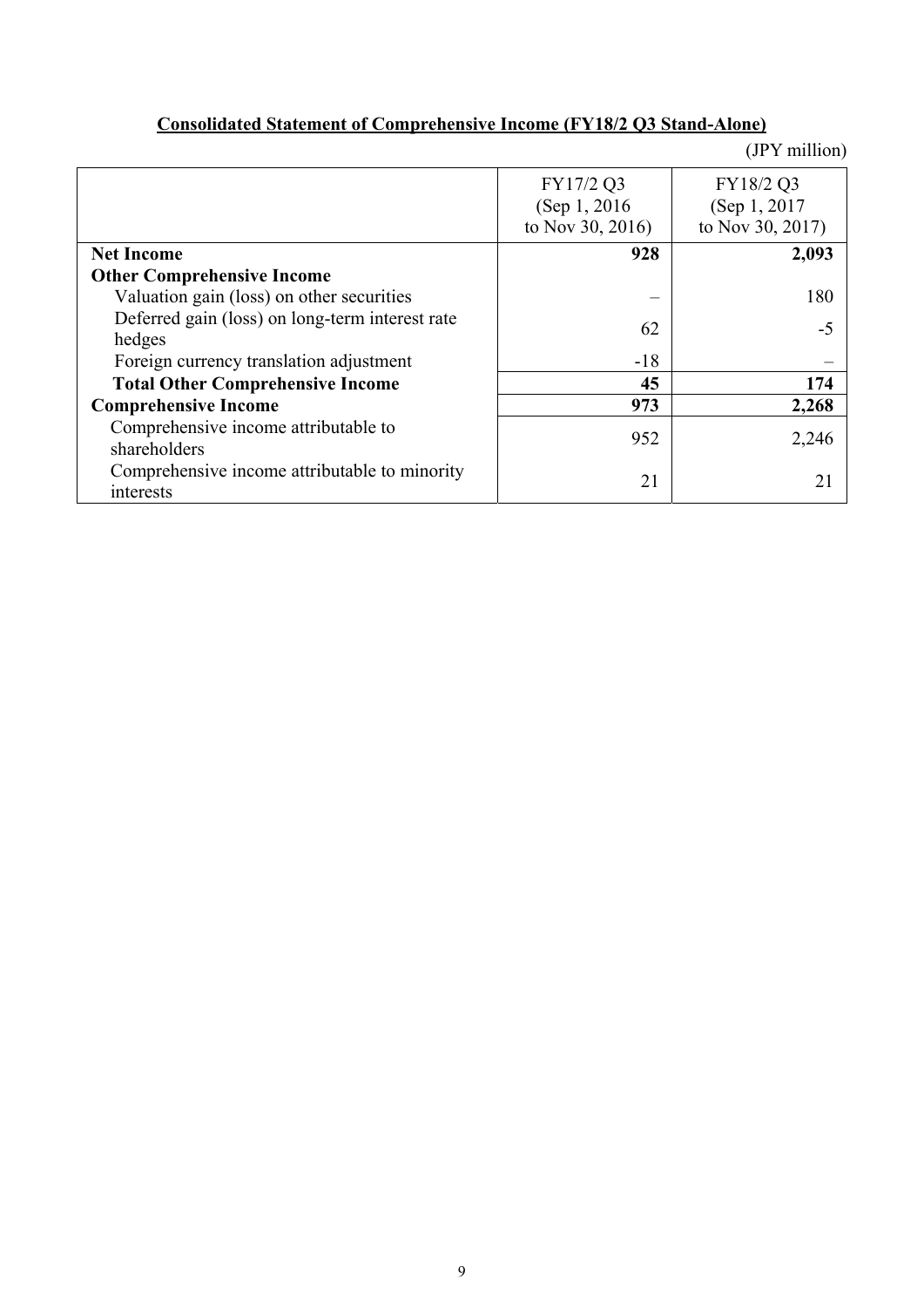|                                                    |                  | (JPY million)    |
|----------------------------------------------------|------------------|------------------|
|                                                    | FY17/2 Q3        | FY18/2 Q3        |
|                                                    | (Mar 1, 2016)    | (Mar 1, 2017)    |
|                                                    | to Nov 30, 2016) | to Nov 30, 2017) |
| <b>Cash Flows from Operations:</b>                 |                  |                  |
| Pre-tax net income                                 | 17,533           | 15,385           |
| Depreciation                                       | 615              | 668              |
| Share-based compensation expenses                  | 167              | 168              |
| Amortization of goodwill                           | 106              | 76               |
| Increase (decrease) in accrued bonuses             | 234              | 290              |
| Increase (decrease) in allowance for doubtful      |                  | $-353$           |
| accounts                                           |                  |                  |
| Interest and dividend income                       | $-80$            | $-55$            |
| Interest expense                                   | 1,034            | 925              |
| Loss (gain) on sale of shares in affiliates        |                  | $-1,221$         |
| Loss (gain) on sale of securities investments      | $-2,427$         |                  |
| Impairment loss                                    |                  | 327              |
| Decrease (increase) in trading notes and           | $-691$           | $-768$           |
| receivables                                        |                  |                  |
| Decrease (increase) in operational securities      | 2,616            | 1,598            |
| investments                                        |                  |                  |
| Decrease (increase) in real estate for sale        | 3,956            | $-6,834$         |
| Decrease (increase) in solar power plants for sale |                  | 996              |
| Decrease (increase) in advances paid               | $-190$           | 831              |
| Decrease (increase) in prepaid expenses            | 147              | $-25$            |
| Decrease (increase) in accounts receivable         | $-217$           | 18               |
| Increase (decrease) in accounts payable            | $-638$           | $-385$           |
| Increase (decrease) in accrued expenses            | 40               | $-226$           |
| Increase (decrease) in security deposits received  | $-726$           | $-167$           |
| Other                                              | $-1,573$         | 1,077            |
| <b>Sub-Total</b>                                   | 19,906           | 12,327           |
| Interest and dividend income received              | 80               | 55               |
| Interest expense paid                              | $-909$           | $-800$           |
| Income taxes paid                                  | $-840$           | $-3,581$         |
| Income taxes refunded                              | 1,153            | 14               |
| <b>Net Cash from (Used for) Operations</b>         | 19,390           | 8,015            |

### **Consolidated Cash Flow Statement (FY18/2 Q3)**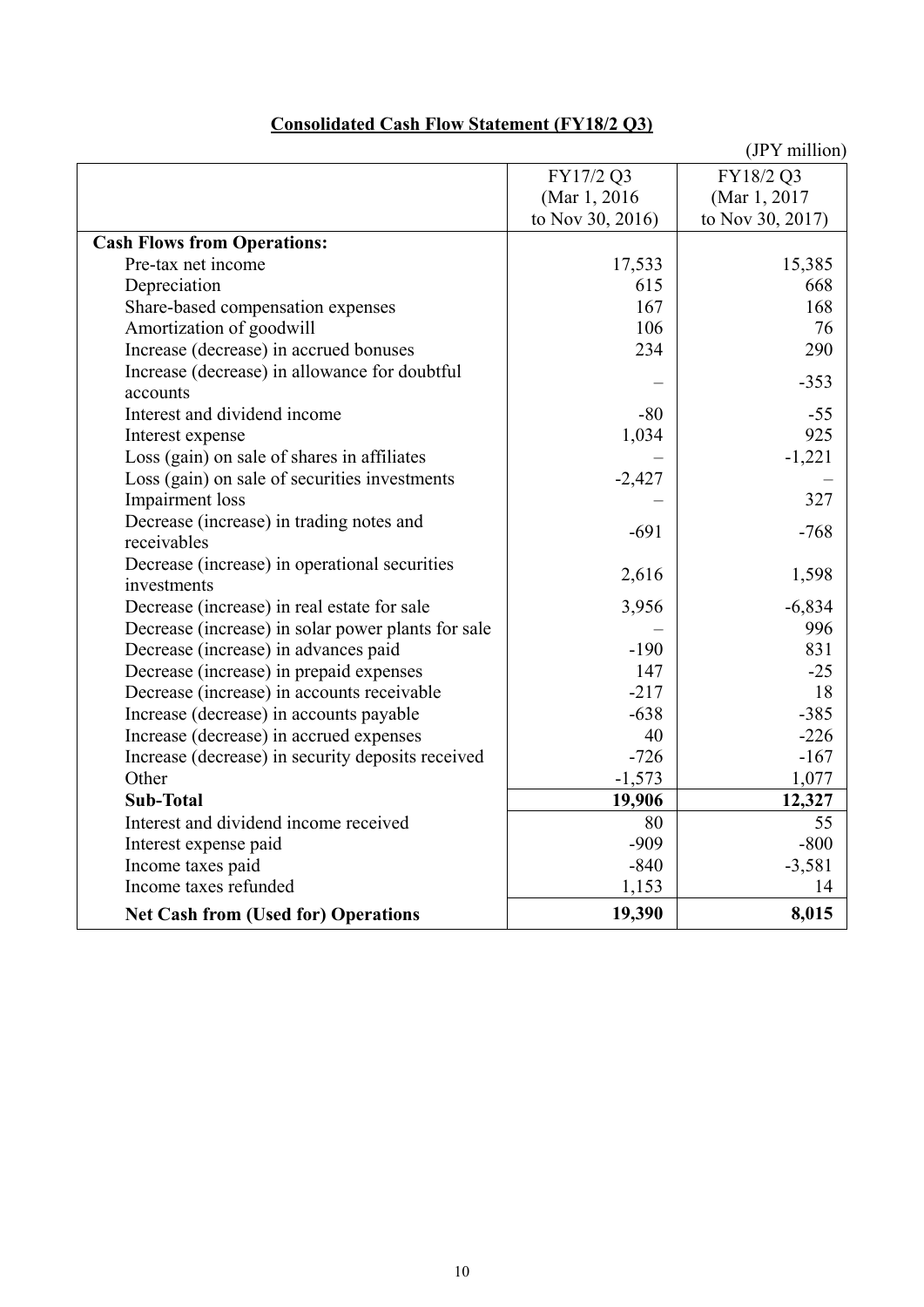|                                                                                        | FY17/2 Q3        | FY18/2 Q3        |
|----------------------------------------------------------------------------------------|------------------|------------------|
|                                                                                        | (Mar 1, 2016)    | (Mar 1, 2017)    |
|                                                                                        | to Nov 30, 2016) | to Nov 30, 2017) |
| <b>Cash Flows from Investments:</b>                                                    |                  |                  |
| Payments into time deposits                                                            | $-6,100$         | $-3$             |
| Redemptions of time deposits                                                           | 201              |                  |
| Payments for securities investments                                                    | $-300$           | $-139$           |
| Proceeds from sale of securities investments                                           | 6,021            |                  |
| Acquisition of property, plant, and equipment                                          | $-5,604$         | $-2,503$         |
| Acquisition of intangible assets                                                       | $-1$             | $-75$            |
| Payments of SPC capital contributions                                                  | $-401$           | $-28$            |
| Payments of security deposits                                                          | $-5$             | $-36$            |
| Redemptions of security deposits                                                       | 10               |                  |
| Acquisition of subsidiary shares resulting in                                          | $-93$            | $-2,635$         |
| change of consolidation scope<br>Sale of subsidiary shares resulting in change of      |                  |                  |
| consolidation scope                                                                    |                  | 2,096            |
| Other                                                                                  | 8                | $-16$            |
|                                                                                        |                  |                  |
| <b>Net Cash from (Used for) Investments</b>                                            | $-6,263$         | $-3,342$         |
| <b>Cash Flows from Financing:</b>                                                      |                  |                  |
| Net increase (decrease) in short-term loans                                            | $-1,588$         | 1,494            |
| Net increase (decrease) in short-term                                                  | 532              | $-611$           |
| non-recourse loans                                                                     | 785              |                  |
| Proceeds from bond issuance<br>Repayment of maturing bond principal to                 |                  |                  |
| bondholders                                                                            |                  | $-56$            |
| Repayment of maturing non-recourse bond                                                |                  |                  |
| principal to bondholders                                                               |                  | $-100$           |
| Proceeds from long-term loans                                                          | 49,177           | 31,418           |
| Repayment of long-term loans                                                           | $-59,556$        | $-11,499$        |
| Proceeds from long-term non-recourse loans                                             | 22,350           | 2,200            |
| Repayment of long-term non-recourse loans                                              | $-15,232$        | $-16,744$        |
| Proceeds from employee exercise of stock options                                       | 99               | 54               |
| Payments to minority interests                                                         | $-2,000$         |                  |
| Share buyback                                                                          |                  | $-2,999$         |
| Dividends paid                                                                         | $-1,500$         | $-2,508$         |
| Dividends paid to minority interests                                                   | $-39$            |                  |
| <b>Net Cash from (Used for) Financing</b>                                              | $-6,972$         | 647              |
| <b>Effect of Exchange Rate Changes</b>                                                 |                  |                  |
| on Cash and Cash Equivalents                                                           | $-12$            | $-2$             |
| <b>Increase (Decrease) in Cash and Cash Equivalents</b>                                | 6,141            | 5,317            |
| <b>Cash and Cash Equivalents at Beginning of Period</b>                                | 28,368           | 41,369           |
| <b>Cash and Cash Equivalents Resulting from</b><br><b>Exclusion from Consolidation</b> | $-2,068$         | $-828$           |
| <b>Cash and Cash Equivalents at End of Period</b>                                      | 32,441           | 45,858           |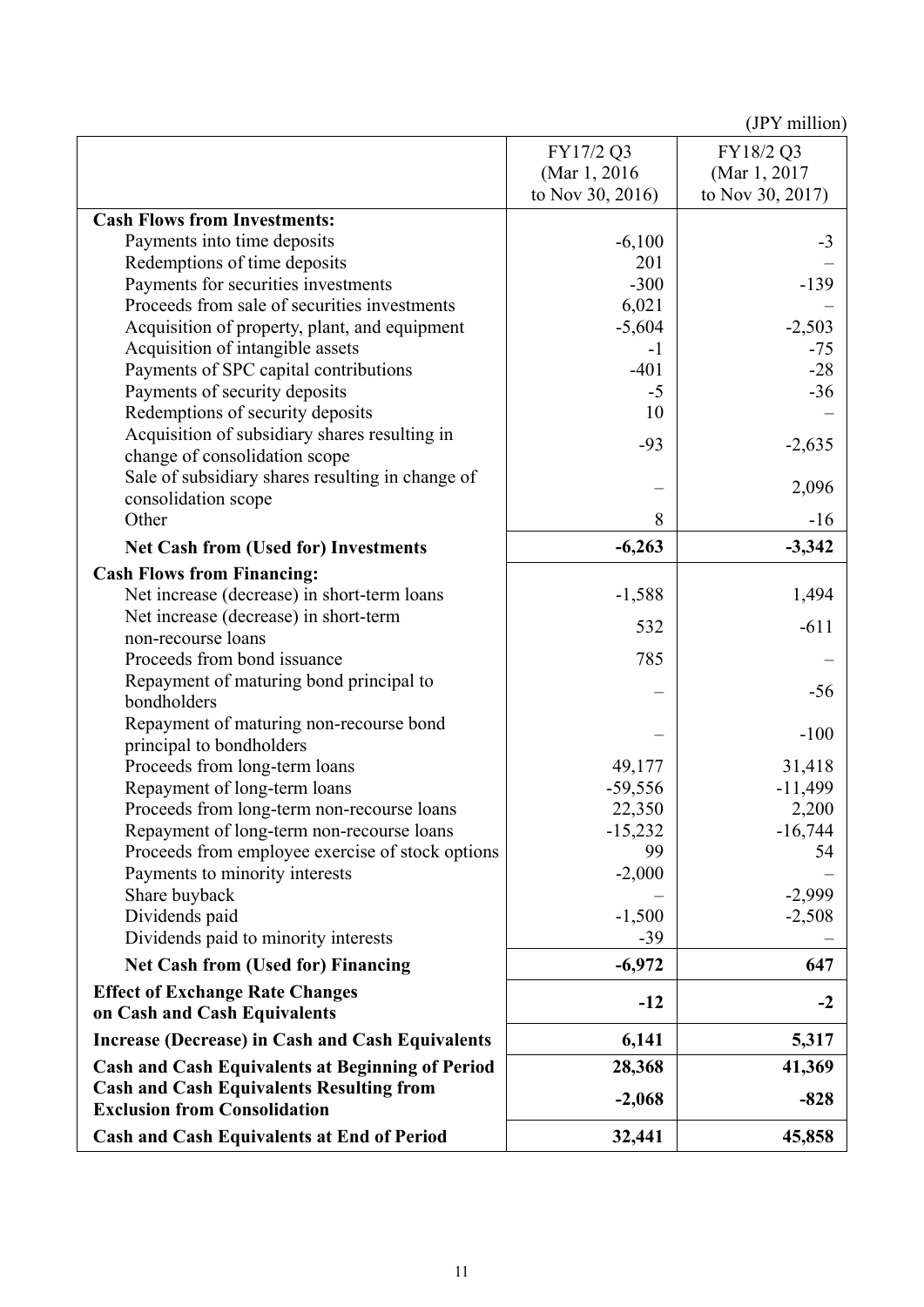|                                                   |                  | (JPY million)    |
|---------------------------------------------------|------------------|------------------|
|                                                   | FY17/2 Q3        | FY18/2 Q3        |
|                                                   | (Sep 1, 2016)    | (Sep 1, 2017)    |
|                                                   | to Nov 30, 2016) | to Nov 30, 2017) |
| <b>Cash Flows from Operations:</b>                |                  |                  |
| Pre-tax net income                                | 1,513            | 2,613            |
| Depreciation                                      | 154              | 309              |
| Share-based compensation expenses                 | 52               | 57               |
| Amortization of goodwill                          | 35               | 25               |
| Increase (decrease) in accrued bonuses            | 123              | 142              |
| Increase (decrease) in allowance for doubtful     | 32               |                  |
| accounts                                          |                  |                  |
| Interest and dividend income                      | $-68$            | $-25$            |
| Interest expense                                  | 312              | 329              |
| <b>Impairment</b> loss                            |                  | 327              |
| Decrease (increase) in trading notes and          | $-360$           | $-606$           |
| receivables                                       |                  |                  |
| Decrease (increase) in operational securities     | 45               | 4                |
| investments                                       |                  |                  |
| Decrease (increase) in real estate for sale       | $-33,685$        | $-5,196$         |
| Decrease (increase) in advances paid              | $-200$           | $-148$           |
| Decrease (increase) in prepaid expenses           | $-252$           |                  |
| Decrease (increase) in accounts receivable        | 100              | $-2$             |
| Increase (decrease) in accounts payable           | $-57$            | 157              |
| Increase (decrease) in accrued expenses           | 23               | $-49$            |
| Increase (decrease) in security deposits received | 1,740            | $-31$            |
| Other                                             | $-1,371$         | $-60$            |
| <b>Sub-Total</b>                                  | $-31,861$        | $-2,154$         |
| Interest and dividend income received             | 68               | 25               |
| Interest expense paid                             | $-274$           | $-287$           |
| Income taxes paid                                 | $-291$           | $-1,225$         |
| Income taxes refunded                             |                  |                  |
| <b>Net Cash from (Used for) Operations</b>        | $-32,358$        | $-3,641$         |

# **Consolidated Cash Flow Statement (FY18/2 Q3 Stand-Alone)**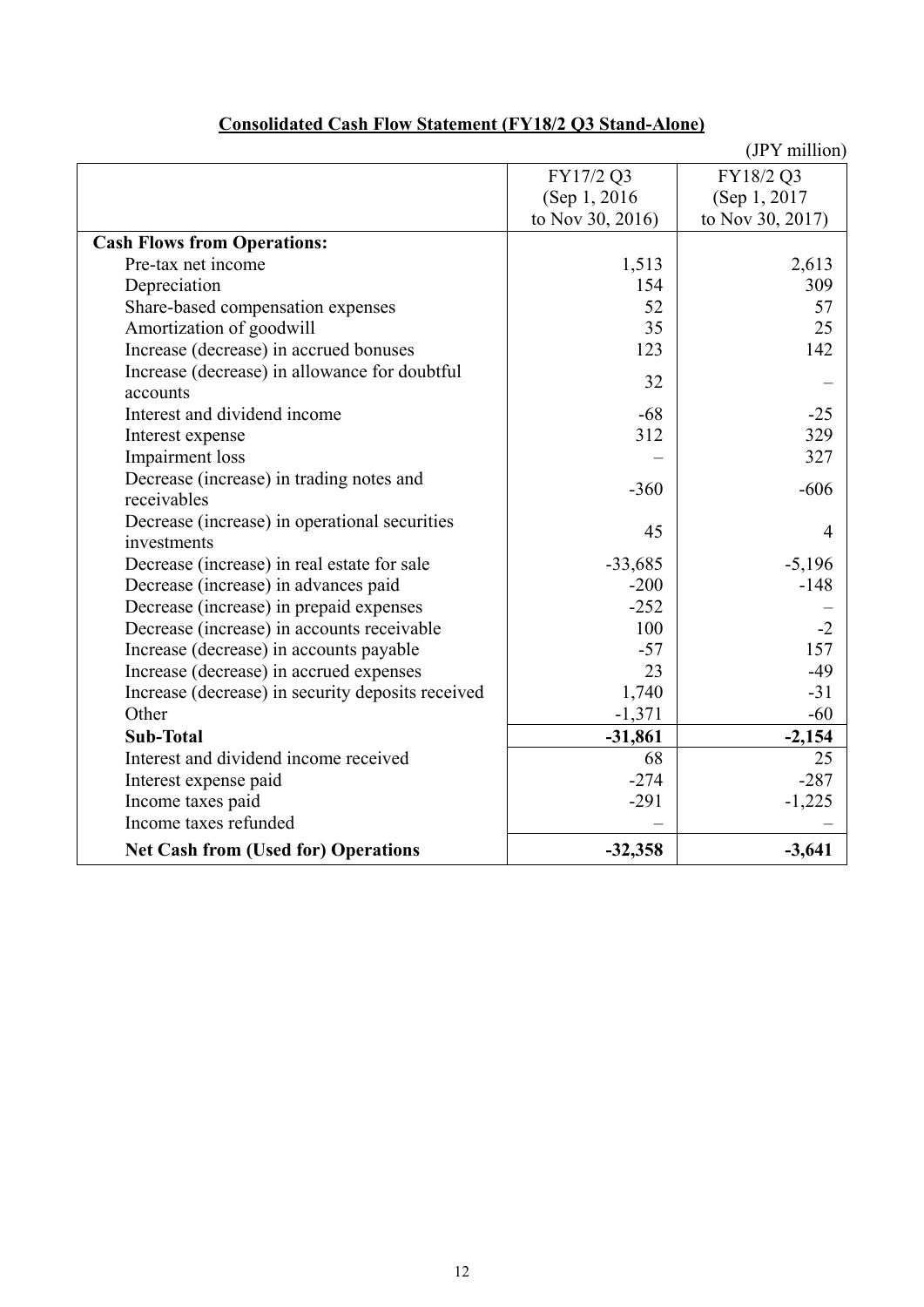|                                                                                        |                  | $\mathbf{v}$ . There is |
|----------------------------------------------------------------------------------------|------------------|-------------------------|
|                                                                                        | FY17/2 Q3        | FY18/2 Q3               |
|                                                                                        | (Sep 1, 2016)    | (Sep 1, 2017)           |
|                                                                                        | to Nov 30, 2016) | to Nov 30, 2017)        |
|                                                                                        |                  |                         |
| <b>Cash Flows from Investments:</b>                                                    |                  |                         |
| Payments into time deposits                                                            | $-3,100$         | $-3$                    |
| Payments for securities investments                                                    |                  | $-110$                  |
| Acquisition of property, plant, and equipment                                          | $-1,062$         | $-1,386$                |
| Acquisition of intangible assets                                                       |                  | $-67$                   |
| Payments of SPC capital contributions                                                  | $-399$           | $-9$                    |
| Payments of security deposits                                                          | $-5$             | $-25$                   |
| Redemptions of security deposits                                                       | 5                |                         |
| Acquisition of subsidiary shares resulting in                                          |                  |                         |
| change of consolidation scope                                                          |                  | $-1,182$                |
| Other                                                                                  | 7                |                         |
| <b>Net Cash from (Used for) Investments</b>                                            | $-4,554$         | $-2,786$                |
| <b>Cash Flows from Financing:</b>                                                      |                  |                         |
| Net increase (decrease) in short-term loans                                            | $-810$           | 406                     |
| Net increase (decrease) in short-term                                                  |                  |                         |
| non-recourse loans                                                                     | 532              |                         |
| Repayment of maturing non-recourse bond                                                |                  |                         |
| principal to bondholders                                                               |                  | $-100$                  |
| Proceeds from long-term loans                                                          | 16,900           | 9,154                   |
| Repayment of long-term loans                                                           | $-8,233$         | $-3,806$                |
| Proceeds from long-term non-recourse loans                                             | 18,000           |                         |
| Repayment of long-term non-recourse loans                                              | $-238$           | $-1,008$                |
| Proceeds from employee exercise of stock options                                       | 69               | 46                      |
| Share buyback                                                                          |                  | $-1,499$                |
| Dividends paid                                                                         |                  |                         |
| <b>Net Cash from (Used for) Financing</b>                                              | 26,220           | 3,191                   |
| <b>Effect of Exchange Rate Changes</b>                                                 |                  |                         |
| on Cash and Cash Equivalents                                                           | $-1$             |                         |
| <b>Increase (Decrease) in Cash and Cash Equivalents</b>                                | $-10,694$        | $-3,236$                |
| <b>Cash and Cash Equivalents at Beginning of Period</b>                                | 43,264           | 49,141                  |
| <b>Cash and Cash Equivalents Resulting from</b><br><b>Exclusion from Consolidation</b> | $-128$           | $-47$                   |
| <b>Cash and Cash Equivalents at End of Period</b>                                      | 32,441           | 45,858                  |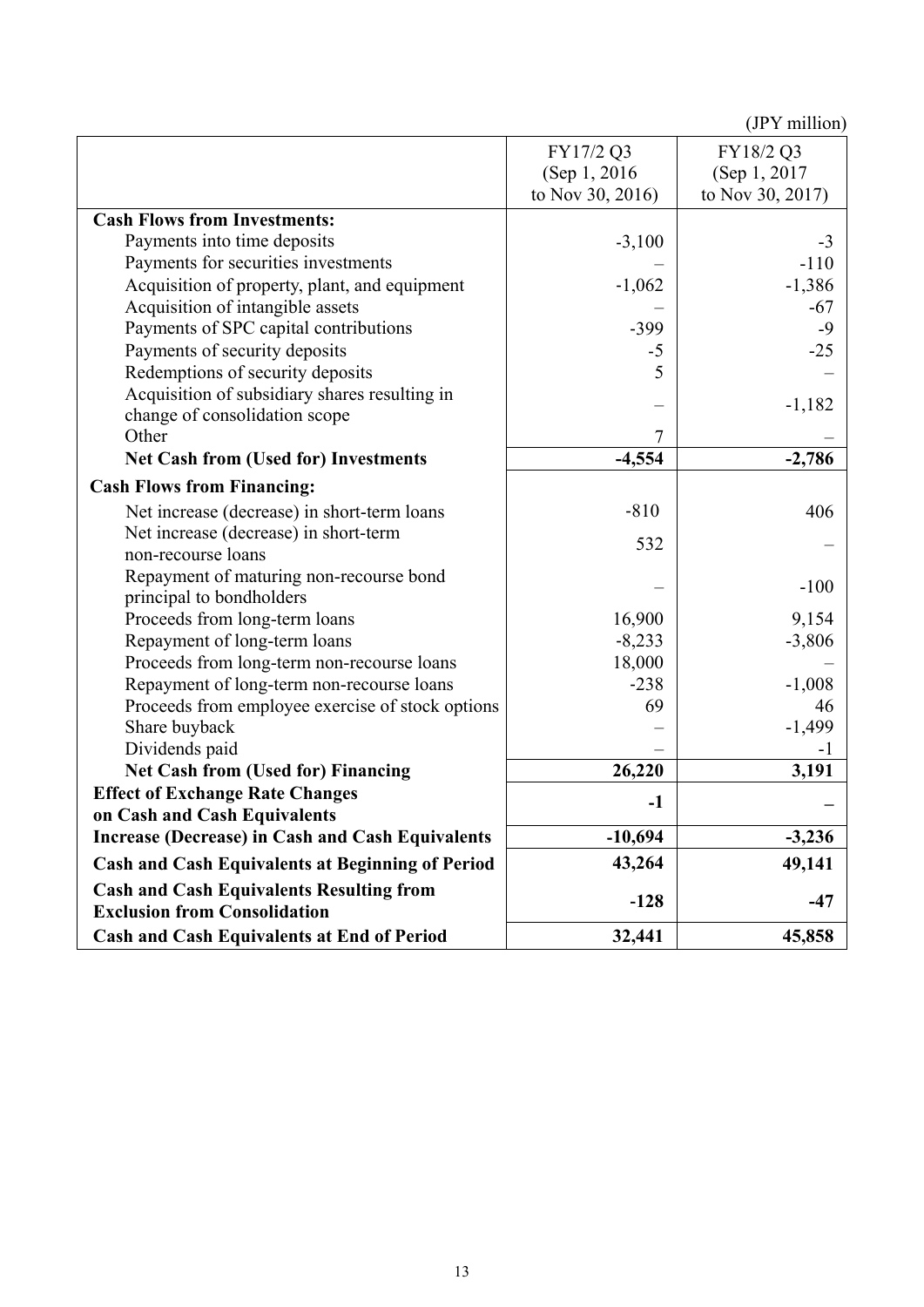| (Mar 1, 2017 to Nov 30, 2017)                                                                                                                        |                     |            |                 |       |            |                         | (JPY million)                                                                 |
|------------------------------------------------------------------------------------------------------------------------------------------------------|---------------------|------------|-----------------|-------|------------|-------------------------|-------------------------------------------------------------------------------|
|                                                                                                                                                      |                     |            | Segment         |       |            |                         |                                                                               |
|                                                                                                                                                      | Asset<br>Management | Value-Add  | Clean<br>Energy | Other | Total      | Adjustment <sup>2</sup> | Amount<br>Recorded in<br>Consolidated<br>Financial<br>Statements <sup>1</sup> |
| Revenue<br>Revenue from<br>External<br>Customers                                                                                                     | 1,911               | 39,894     | 2,843           | 106   | 44,755     |                         | 44,755                                                                        |
| Inter-Segment<br>Activities or<br>Reclassifications                                                                                                  | 771                 |            |                 |       | 772        | $-772$                  |                                                                               |
| Total                                                                                                                                                | 2,682               | 39,895     | 2,843           | 106   | 45,527     | $-772$                  | 44,755                                                                        |
| Segment P&L <sup>1</sup>                                                                                                                             | 1,592               | 13,448     | 748             | $-60$ | 15,730     | $-14$                   | 15,715                                                                        |
| Segment P&L<br>$De$ tails <sup>1</sup>                                                                                                               |                     |            |                 |       |            |                         |                                                                               |
| <b>Stock Earnings</b><br>(Rental Income,<br>Ongoing AM<br>Fees, FIT Solar<br>Power Sale<br>Earnings, etc.)                                           | 1,254               | 5,762      | 438             |       |            |                         |                                                                               |
| <b>Flow Earnings</b><br>(Profits on<br>Value-Add Real<br>Estate Sales,<br>Profits on Solar<br>Power Plant<br>Sales, AM<br>Performance<br>Fees, etc.) | 338                 | 7,686      | 309             |       |            |                         |                                                                               |
| <b>Segment Assets</b>                                                                                                                                | 1,904               | 244,845    | 24,523          | 1,744 | 273,017    | 27,685                  | 300,703                                                                       |
| Other<br>Depreciation<br>Impairment loss<br>Increase in                                                                                              |                     | 263<br>327 | 386             |       | 649<br>327 | 18                      | 668<br>327                                                                    |
| Property, Plant,<br>and Equipment<br>and Intangible<br>Assets                                                                                        |                     | 7,193      | 2,394           |       | 9,588      | 79                      | 9,668                                                                         |

### **Revenue, P&L, and Assets by Segment (Current FY18/2 Q3)**

<sup>1</sup> Segment P&L is on an Operating Profit basis.

<sup>&</sup>lt;sup>2</sup> The Adjustment to Segment P&L (-JPY 14 million) reflects transaction eliminations and corporate expenses that were not allocated to the segments. The Adjustment to Segment Assets (JPY 27,685 million) reflects corporate assets, such as cash and reserves, that were not allocated to the segments. The Adjustment to Depreciation (JPY 18 million) reflects depreciation of corporate assets that were not allocated to the segments. The Adjustment to Increase in Property, Plant, and Equipment and Intangible Assets (JPY 79 million) reflects corporate assets that were not allocated to the segments.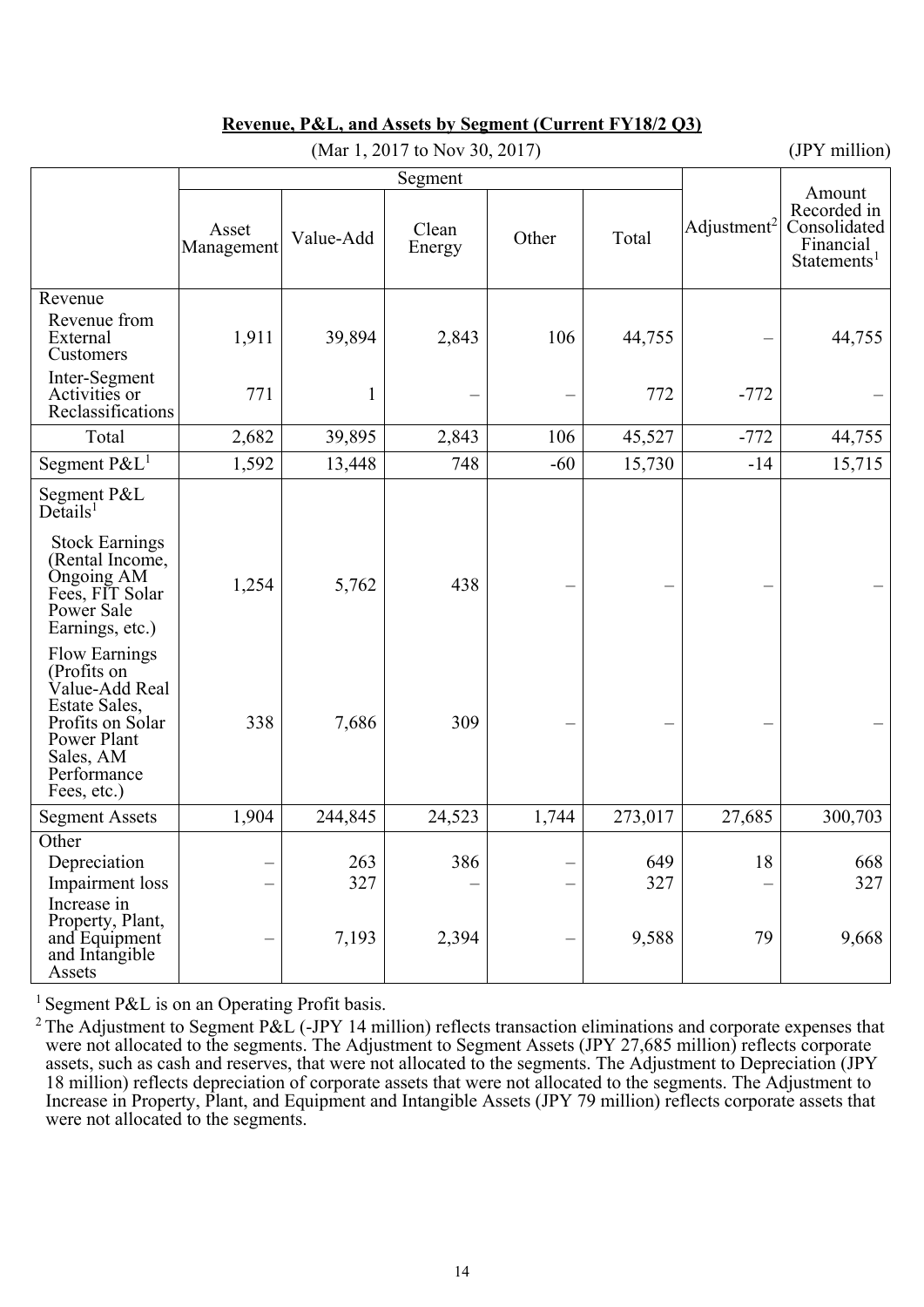|                                                                                                                                                      |                     |           | (Mar 1, 2016 to Nov 30, 2016) |        |         |                         | (JPY million)                                                                 |
|------------------------------------------------------------------------------------------------------------------------------------------------------|---------------------|-----------|-------------------------------|--------|---------|-------------------------|-------------------------------------------------------------------------------|
|                                                                                                                                                      |                     |           | Segment                       |        |         |                         |                                                                               |
|                                                                                                                                                      | Asset<br>Management | Value-Add | Clean<br>Energy               | Other  | Total   | Adjustment <sup>2</sup> | Amount<br>Recorded in<br>Consolidated<br>Financial<br>Statements <sup>1</sup> |
| Revenue<br>Revenue from<br>External<br>Customers                                                                                                     | 3,556               | 88,481    | 1,783                         | 14     | 93,835  |                         | 93,835                                                                        |
| Inter-Segment<br>Activities or<br>Reclassifications                                                                                                  | 1,177               | 3         |                               |        | 1,181   | $-1,181$                |                                                                               |
| Total                                                                                                                                                | 4,734               | 88,485    | 1,783                         | 14     | 95,017  | $-1,181$                | 93,835                                                                        |
| Segment $P\&L^1$                                                                                                                                     | 1,859               | 14,637    | 537                           | $-142$ | 16,892  | 150                     | 17,042                                                                        |
| Segment P&L<br>$De$ tails <sup>1</sup>                                                                                                               |                     |           |                               |        |         |                         |                                                                               |
| <b>Stock Earnings</b><br>(Rental Income,<br>Ongoing AM<br>Fees, FIT Solar<br>Power Sale<br>Earnings, etc.)                                           | 1,186               | 5,877     | 537                           |        |         |                         |                                                                               |
| <b>Flow Earnings</b><br>(Profits on<br>Value-Add Real<br>Estate Sales,<br>Profits on Solar<br>Power Plant<br>Sales, AM<br>Performance<br>Fees, etc.) | 673                 | 8,759     |                               |        |         |                         |                                                                               |
| <b>Segment Assets</b>                                                                                                                                | 3,049               | 203,635   | 26,386                        | 1,982  | 235,052 | 23,800                  | 258,853                                                                       |
| Other<br>Depreciation<br>Impairment loss<br>Increase in                                                                                              | 4                   | 180       | 412                           |        | 597     | 17                      | 615                                                                           |
| Property, Plant,<br>and Equipment<br>and Intangible<br>Assets                                                                                        |                     | 43        | 7,882                         |        | 7,925   | $\overline{2}$          | 7,927                                                                         |

### **Revenue, P&L, and Assets by Segment (Previous FY17/2 Q3)**

<sup>1</sup> Segment P&L is on an Operating Profit basis.

<sup>&</sup>lt;sup>2</sup> The Adjustment to Segment P&L (JPY 150 million) reflects transaction eliminations and corporate expenses that were not allocated to the segments. The Adjustment to Segment Assets (JPY 23,800 million) reflects corporate assets, such as cash and reserves, that were not allocated to the segments. The Adjustment to Depreciation (JPY 17 million) reflects depreciation of corporate assets that were not allocated to the segments. The Adjustment to Increase in Property, Plant, and Equipment and Intangible Assets (JPY 2 million) reflects corporate assets that were not allocated to the segments.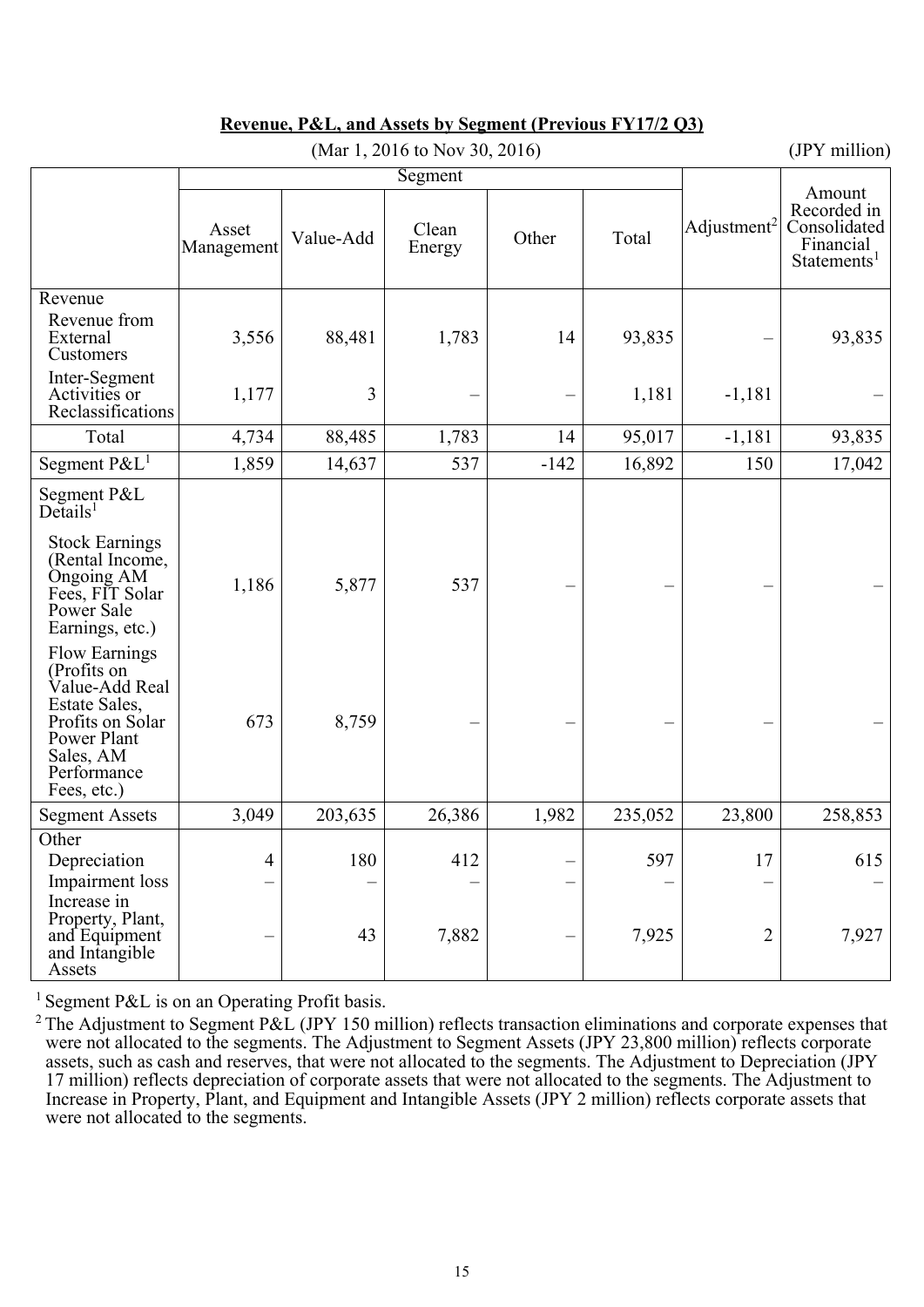|                                                                                                                                                      | (Sep 1, 2017 to Nov 30, 2017) |            |                 |       | (JPY million) |                         |                                                                               |
|------------------------------------------------------------------------------------------------------------------------------------------------------|-------------------------------|------------|-----------------|-------|---------------|-------------------------|-------------------------------------------------------------------------------|
|                                                                                                                                                      |                               |            | Segment         |       |               |                         |                                                                               |
|                                                                                                                                                      | Asset<br>Management           | Value-Add  | Clean<br>Energy | Other | Total         | Adjustment <sup>2</sup> | Amount<br>Recorded in<br>Consolidated<br>Financial<br>Statements <sup>1</sup> |
| Revenue<br>Revenue from<br>External<br>Customers                                                                                                     | 681                           | 10,084     | 602             |       | 11,369        |                         | 11,369                                                                        |
| Inter-Segment<br>Activities or<br>Reclassifications                                                                                                  | 204                           |            |                 |       | 205           | $-205$                  |                                                                               |
| Total                                                                                                                                                | 886                           | 10,085     | 602             |       | 11,574        | $-205$                  | 11,369                                                                        |
| Segment $P\&L^1$                                                                                                                                     | 592                           | 2,356      | 151             | $-15$ | 3,085         | $-20$                   | 3,065                                                                         |
| Segment P&L<br>$De$ tails <sup>1</sup>                                                                                                               |                               |            |                 |       |               |                         |                                                                               |
| <b>Stock Earnings</b><br>(Rental Income,<br>Ongoing AM<br>Fees, FIT Solar<br>Power Sale<br>Earnings, etc.)                                           | 453                           | 1,794      | 151             |       |               |                         |                                                                               |
| <b>Flow Earnings</b><br>(Profits on<br>Value-Add Real<br>Estate Sales,<br>Profits on Solar<br>Power Plant<br>Sales, AM<br>Performance<br>Fees, etc.) | 139                           | 562        |                 |       |               |                         |                                                                               |
| <b>Segment Assets</b>                                                                                                                                | 1,904                         | 244,845    | 24,523          | 1,744 | 273,017       | 27,685                  | 300,703                                                                       |
| Other<br>Depreciation<br>Impairment loss<br>Increase in                                                                                              |                               | 112<br>327 | 191             |       | 303<br>327    | 6                       | 309<br>327                                                                    |
| Property, Plant,<br>and Equipment<br>and Intangible<br>Assets                                                                                        |                               | 595        | 1,105           |       | 1,701         |                         | 1,701                                                                         |

### **Revenue, P&L, and Assets by Segment (Current FY18/2 Q3 Stand-Alone)**

<sup>1</sup> Segment P&L is on an Operating Profit basis.

<sup>2</sup> The Adjustment to Segment P&L (-JPY 20 million) reflects transaction eliminations and corporate expenses that were not allocated to the segments. The Adjustment to Segment Assets (JPY 27,685 million) reflects corporate assets, such as cash and reserves, that were not allocated to the segments. The Adjustment to Depreciation (JPY 6 million) reflects depreciation of corporate assets that were not allocated to the segments.